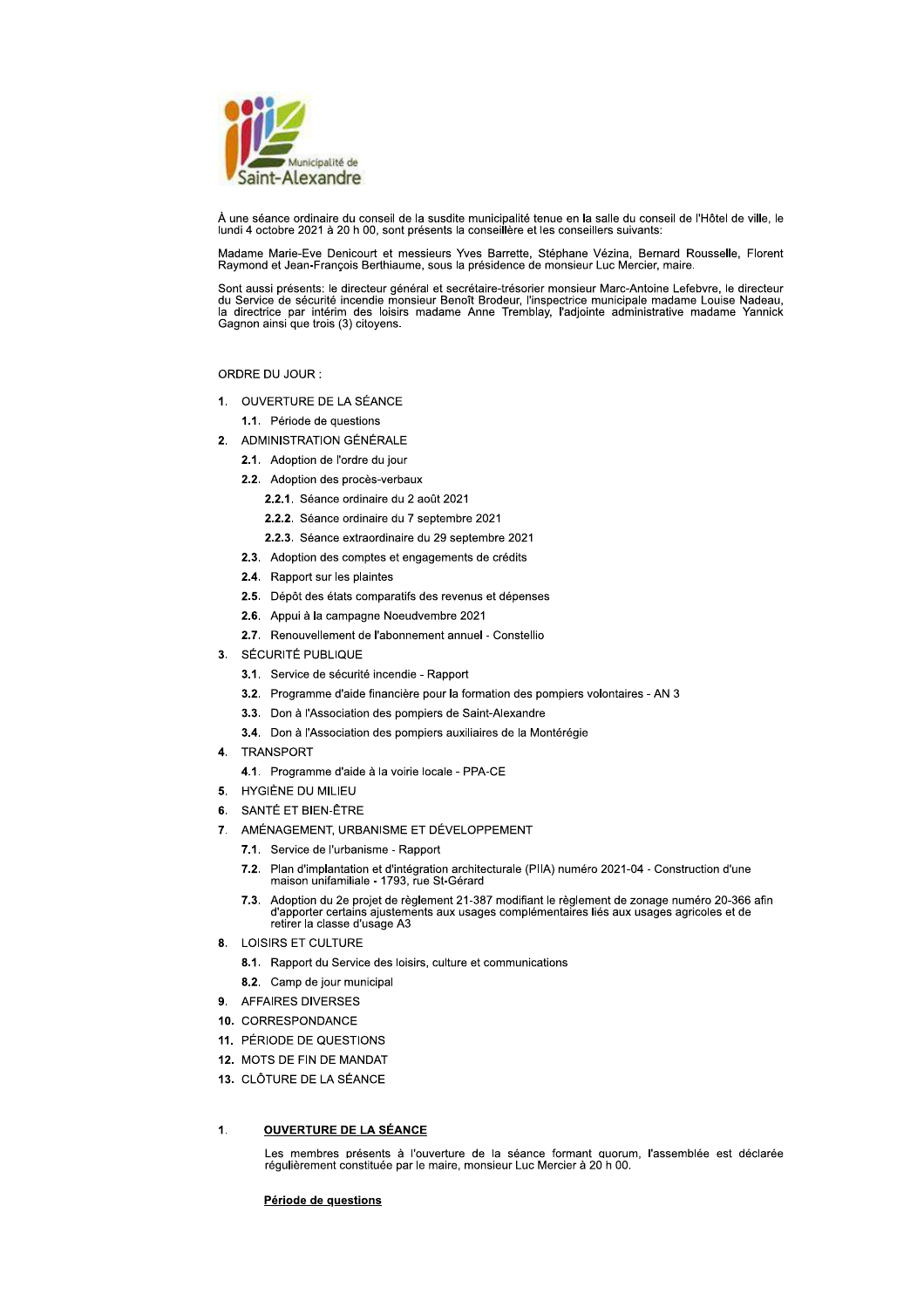Conformement aux dispositions de la loi, le maire invite les personnes presentes a poser des<br>questions aux membres du conseil municipal. De plus, le public a été invité à présenter ses<br>questions au conseil municipal, par é Conformément aux dispositions de<br>
questions aux membres du conseil<br>
questions au conseil municipal, par é<br>
(poste, télécopieur, courriel ou livré à l<br>
Une (1) question a été posée aux mer<br>
2. ADMINISTRATION GÉNÉRALE<br>
239 A

(poste, telecopieur, courriel ou livre a l'notel de ville).<br>Une (1) question a été posée aux membres du conseil.

<u>Adoption de l'ordre du jour</u><br>Il est proposé par le conseiller Yves Barrette, appuvé par la conseillère Marie-Eve Denicourt et<br>unanimement résolu d'adopter l'ordre du jour, tout en gardant le point affaires diverses ouvert unanimement resolu d'adopter l'ordre du jour, tout en gardant le point affail

## 21-10-240 Séance ordinaire du 2 août 2021

I a ete transmis aux membres du conseil dans les delais prescrits pour qu'ils en fassent

CONSIDERANT QUE les membres du conseil ont individuellement pris connaissance du proces-<br>verbal de la séance ordinaire du 2 août 2021;

oncent a la lecture du proces-verbal;

Il est proposé par le conseiller Yves B<br>unanimement résolu d'adopter l'ordre du<br>**Adoption des procès-verbaux**<br>**40**<br>**Séance ordinaire du 2 août 2021<br><b>CONSIDÉRANT QUE** le procès-verbal<br>prescrits pour qu' ils en fassent lectu Adoption des procès-verbaux<br>
Séance ordinaire du 2 août 2021<br>
CONSIDÉRANT QUE le procès-verbal a ét<br>
prescrits pour qu' ils en fassent lecture;<br>
CONSIDÉRANT QUE les membres du cons<br>
verbal de la séance ordinaire du 2 août Séance ordinaire du 2 août 2021<br>
CONSIDÉRANT QUE le procès-verbal a été<br>
prescrits pour qu'ils en fassent lecture;<br>
CONSIDÉRANT QUE les membres du conse<br>
verbal de la séance ordinaire du 2 août 2021;<br>
CONSIDÉRANT QUE ceux-EN CONSEQUENCE, Il est propose par le conseiller Bernard Rousseile, appuye par le conseiller  $\frac{1}{2}$ cepnane Vezina et resolu d'adopter le proces-verbal de la seance ordinaire du 2 aout 2021 tel que rédiaé. **EN CONSÉQUENCE**, il est proposé pa<br>Stéphane Vézina et résolu d'adopter le p<br>rédigé.<br>**Séance ordinaire du 7 septembre 2021**<br>**CONSIDÉRANT QUE** le procès-verbal<br>prescrits pour qu' ils en fassent lecture;<br>**CONSIDÉRANT QUE** le

Adoptee a l'unanimite

# 21-10-241 Séance ordinaire du 7 septembre 2021

i a ete transmis aux membres du conseil dans les delais prescrits pour qu'ils en fassent

sell ont individuellement pris connaissance du procesverbal de la seance ordinali

oncent a la lecture du proces-verbal;

Séance ordinaire du 7 septembre 2021<br>
CONSIDÉRANT QUE le procès-verbal a ét<br>
prescrits pour qu'ils en fassent lecture;<br>
CONSIDÉRANT QUE les membres du cons<br>
verbal de la séance ordinaire du 7 septembre<br>
CONSIDÉRANT QUE ceu Séance ordinaire du 7 septembre 2021<br>
CONSIDÉRANT QUE le procès-verbal a été transi<br>
prescrits pour qu'ils en fassent lecture;<br>
CONSIDÉRANT QUE les membres du conseil ont i<br>
verbal de la séance ordinaire du 7 septembre 202 EN CONSEQUENCE, il est propose par le consellier Florent Raymond, appuye par le consellier<br>Jean-François Berthiaume et résolu d'adopter le procès-verbal de la séance ordinaire du 7<br>septembre 2021 tel que rédigé. **EN CONSÉQUENCE**, il est proposé pa<br>
Jean-François Berthiaume et résolu d<br>
septembre 2021 tel que rédigé.<br> **Séance extraordinaire du 29 septembre CONSIDÉRANT QUE** le procès-verbal<br>
prescrits pour qu'ils en fassent lecture;

Adoptee a runanimite

# 21-10-242 Séance extraordinaire du 29 septembre 2021

**CONSIDERANT QUE** le proces-verbal a eté transmis aux membres du conseil dans les delais<br>prescrits pour qu'ils en fassent lecture; rassent

CONSIDERANT QUE les membres du conseil ont individuellement pris connaissance du proces-<br>verbal de la séance extraordinaire du 29 septembre 2021;

oncent a la lecture du proces-verbal;

Séance extraordinaire du 29 septembre 20:<br>
CONSIDÉRANT QUE le procès-verbal a ét<br>
prescrits pour qu'ils en fassent lecture;<br>
CONSIDÉRANT QUE les membres du cons<br>
verbal de la séance extraordinaire du 29 sept<br>
CONSIDÉRANT Q Séance extraordinaire du 29 septembre 2021<br>
CONSIDÉRANT QUE le procès-verbal a été transmis au<br>
prescrits pour qu'ils en fassent lecture;<br>
CONSIDÉRANT QUE les membres du conseil ont individ<br>
verbal de la séance extraordina **EN CONSEQUENCE**, il est propose par le consellier Yves Barrette, appuye par le consellier Jean-<br>François Berthiaume et résolu d'adopter le procès-verbal de la séance extraordinaire du 29<br>septembre 2021 tel que rédigé.

Adoptee a runanimite

## 21-10-243 Adoption des comptes et engagements de crédits

ATTENDU QUE le conseil municipal a pris connaissance de la liste des cheques emis, des<br>virements bancaires effectués par la Municipalité ainsi que la liste des comptes à payer pour le mois<br>de septembre 2021 et s'en déclare

ATTENDU QU'il y a lieu de les accepter et d'autoriser le palement de ces derniers;

EN CONSEQUENCE, Il est propose par le conseiller Jean-François Berthlaume, apang pangalang pangangang pangangang pangangang pangangang pangangang pangangang pangangang pangang pangang pa ppuye par la conselliere Marie-Eve Denicourt;

et resolu d'accepter la liste des comptes à payer ainsi que la liste des cheques emis et palements<br>bancaires pour un total de 369 831,44 \$ et autorisation est donnée au directeur général et<br>secrétaire-trésorier de payer le

| Prélèvements automatiques | 4165 à 4194     | pour | 227 681.47 \$ |
|---------------------------|-----------------|------|---------------|
| Chèques fournisseurs      | 82232 à 82284   | pour | 88 574.57 \$  |
|                           | 82285 à 82295   | pour | 8 735.31 \$   |
| Rémunération              | 501923 à 501980 | pour | 44 840.09 \$  |

Adoptee a l'unanimite

<u>Rapport sur les plaintes</u><br>Le rapport des plaintes du mois de septembre 2021, totalisant trois (3) plaintes, est déposé devant<br>le conseil. le conseil.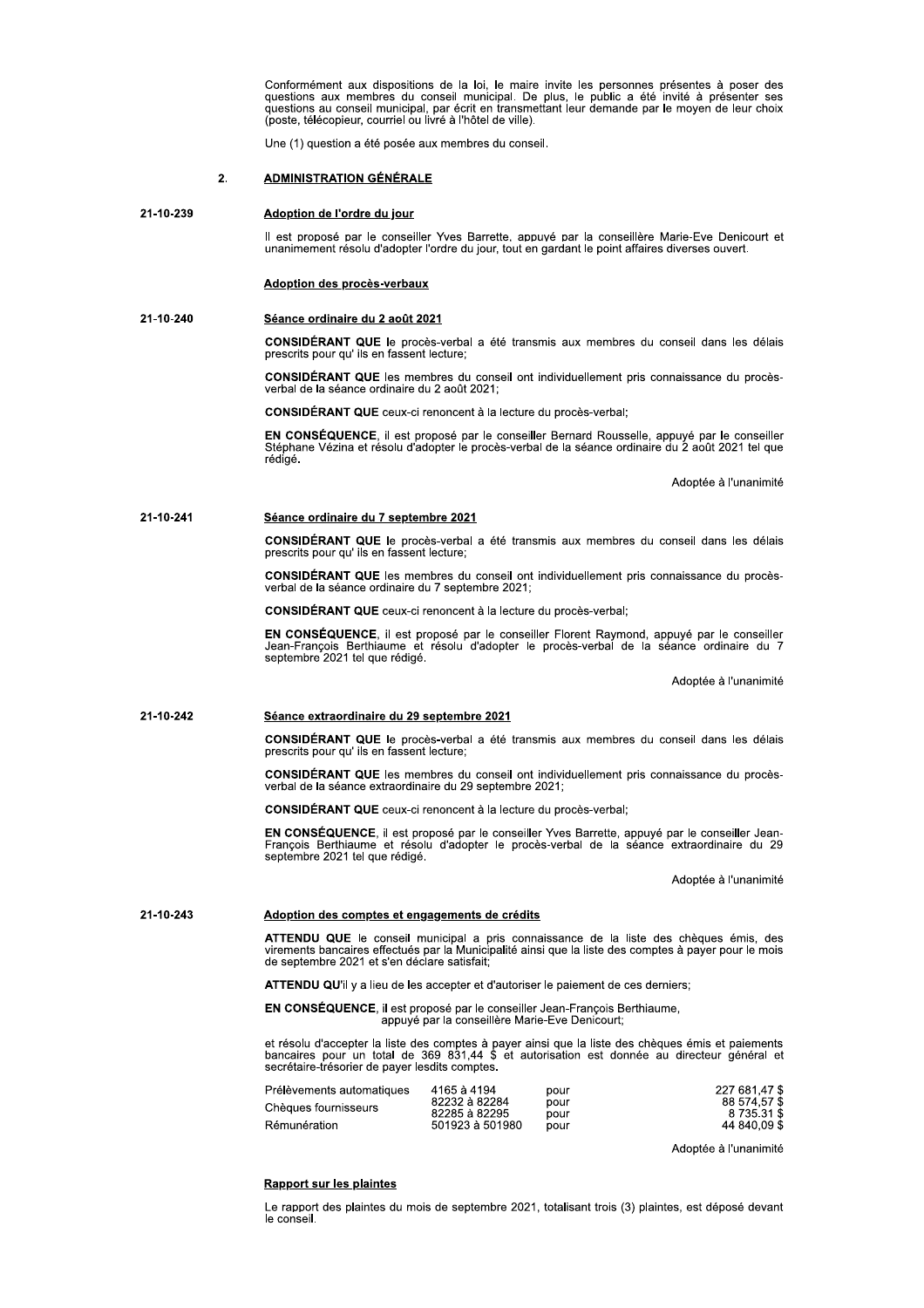| 21-10-244 | Dépôt des états comparatifs des revenus et dépenses                                                                                                                                                                                                                                                                                                                                                                                                                               |
|-----------|-----------------------------------------------------------------------------------------------------------------------------------------------------------------------------------------------------------------------------------------------------------------------------------------------------------------------------------------------------------------------------------------------------------------------------------------------------------------------------------|
|           | <b>ATTENDU QUE</b> conformément à l'article 176.4 du Code municipal du Québec, le secrétaire-<br>trésorier dépose, lors de la dernière séance tenue avant que le conseil ne cesse de siéger<br>conformément à l'article 314.2 de la Loi sur les élections et les référendums dans les<br>municipalités lors d'une année d'élection générale, deux états comparatifs.                                                                                                              |
|           | • Le premier compare les revenus et dépenses de l'exercice financier courant, réalisés<br>jusqu'au dernier jour du mois qui s'est terminé au moins 15 jours avant celui où l'état est<br>déposé, et ceux de l'exercice précédent qui ont été réalisés au cours de la période<br>correspondante de celui-ci.                                                                                                                                                                       |
|           | • Le second compare les revenus et dépenses dont la réalisation est prévue pour l'exercice<br>financier courant, au moment de la préparation de l'état et selon les renseignements dont<br>dispose alors le secrétaire-trésorier, et ceux qui ont été prévus par le budget de cet exercice.                                                                                                                                                                                       |
|           | <b>ATTENDU QUE</b> le secrétaire-trésorier a préparé lesdits rapports et les dépose au Conseil municipal                                                                                                                                                                                                                                                                                                                                                                          |
|           | <b>EN CONSEQUENCE</b> , il est proposé par le conseiller Stéphane Vézina, appuyé par le conseiller<br>Florent Raymond et résolu que le conseil municipal prend acte du dépôt de l'état comparatif des<br>revenus et dépenses de septembre 2021 par rapport à septembre 2020 ainsi qu'un état comparatif<br>des revenus et dépenses estimés au 31 décembre 2021 par rapport au budget 2021. Un estimé au<br>31 décembre 2021 des activités d'investissements est également déposé. |
|           | Adoptée à l'unanimité                                                                                                                                                                                                                                                                                                                                                                                                                                                             |
| 21-10-245 | <u>Appui à la campagne Noeudvembre 2021</u>                                                                                                                                                                                                                                                                                                                                                                                                                                       |
|           | <b>ATTENDU QU'</b> annuellement 4 300 Québécois recevront un diagnostic de cancer de la prostate et<br>qu'environ 890 mourront de cette maladie :                                                                                                                                                                                                                                                                                                                                 |
|           | <b>ATTENDU QUE</b> 12 Québécois par jour recevront un diagnostic du cancer de la prostate ;                                                                                                                                                                                                                                                                                                                                                                                       |
|           | <b>ATTENDU QUE</b> PROCURE est un organisme de bienfaisance dans la lutte contre le cancer de la<br>prostate qui sensibilise, soutient et informe les personnes concernées par cette maladie et qu'il<br>promeut et contribue au financement de la recherche de classe mondiale :                                                                                                                                                                                                 |
|           | <b>ATTENDU</b> l'importance de sensibiliser la population de Saint-Alexandre au dépistage du cancer de<br>la prostate;                                                                                                                                                                                                                                                                                                                                                            |
|           | ATTENDU QUE la campagne de financement Noeudvembre de PROCURE offre l'occasion de<br>porter le noeud papillon pendant tout le mois de novembre, et plus particulièrement la journée du 19<br>novembre ;                                                                                                                                                                                                                                                                           |
|           | <b>EN CONSÉQUENCE</b> , il est proposé par le conseiller Yves Barrette, appuyé par le conseiller<br>Stéphane Vézina et<br>résolu :                                                                                                                                                                                                                                                                                                                                                |
|           | QUE le conseil municipal de Saint-Alexandre déclare le 19 novembre comme étant La journée de la<br>sensibilisation au cancer de la prostate Noeudvembre.                                                                                                                                                                                                                                                                                                                          |
|           | Adoptée à l'unanimité                                                                                                                                                                                                                                                                                                                                                                                                                                                             |
| 21-10-246 | Renouvellement de l'abonnement annuel - Constellio                                                                                                                                                                                                                                                                                                                                                                                                                                |
|           | <b>CONSIDERANT QUE</b> le conseil municipal de Saint-Alexandre a accepté d'acquérir Constellio, un<br>nouveau programme de gestion des archives et de gestion de la documentation avec la résoolution<br>20-04-97;                                                                                                                                                                                                                                                                |
|           | <b>CONSIDERANT QU'il</b> y a lieu de procéder au renouvellement de Constellio pour la prochaine<br>année ;                                                                                                                                                                                                                                                                                                                                                                        |
|           | <b>EN CONSEQUENCE</b> , il est proposé par le conseiller Stéphane Vézina, appuyé par la conseillère<br>Marie-Eve Denicourt et résolu :                                                                                                                                                                                                                                                                                                                                            |
|           | D'autoriser le paiement de l'abonnement annuel de Constellio pour la période du 1er octobre 2021<br>au 30 septembre 2022 pour le montant de 11 300.00\$, plus les taxes applicables.                                                                                                                                                                                                                                                                                              |
|           | Adoptée à l'unanimité                                                                                                                                                                                                                                                                                                                                                                                                                                                             |
| 3.        | <b>SÉCURITÉ PUBLIQUE</b>                                                                                                                                                                                                                                                                                                                                                                                                                                                          |
| 21-10-247 | Service de sécurité incendie - Rapport                                                                                                                                                                                                                                                                                                                                                                                                                                            |
|           | Il est proposé par le conseiller Bernard Rousselle, appuyé par le conseiller Jean-François<br>Berthiaume et résolu de déposer le rapport du mois de septembre 2021 préparé par monsieur<br>Benoît Brodeur, directeur SSI, devant le conseil représentant les sorties suivantes :                                                                                                                                                                                                  |
|           | • 1 appel incendie                                                                                                                                                                                                                                                                                                                                                                                                                                                                |
|           | Adoptée à l'unanimité                                                                                                                                                                                                                                                                                                                                                                                                                                                             |
| 21-10-248 | <u>Programme d'aide financière pour la formation des pompiers volontaires - AN 3</u>                                                                                                                                                                                                                                                                                                                                                                                              |
|           | <b>ATTENDU QUE</b> le Règlement sur les conditions pour exercer au sein d'un service de sécurité<br>incendie municipal prévoit les exigences de formation pour les pompiers des services de sécurité<br>incendie afin d'assurer une qualification professionnelle minimale;                                                                                                                                                                                                       |
|           | <b>ATTENDU QUE</b> ce règlement s'inscrit dans une volonté de garantir aux municipalités la formation<br>d'équipes de pompiers possédant les compétences et les habiletés nécessaires pour intervenir<br>efficacement en situation d'urgence;                                                                                                                                                                                                                                     |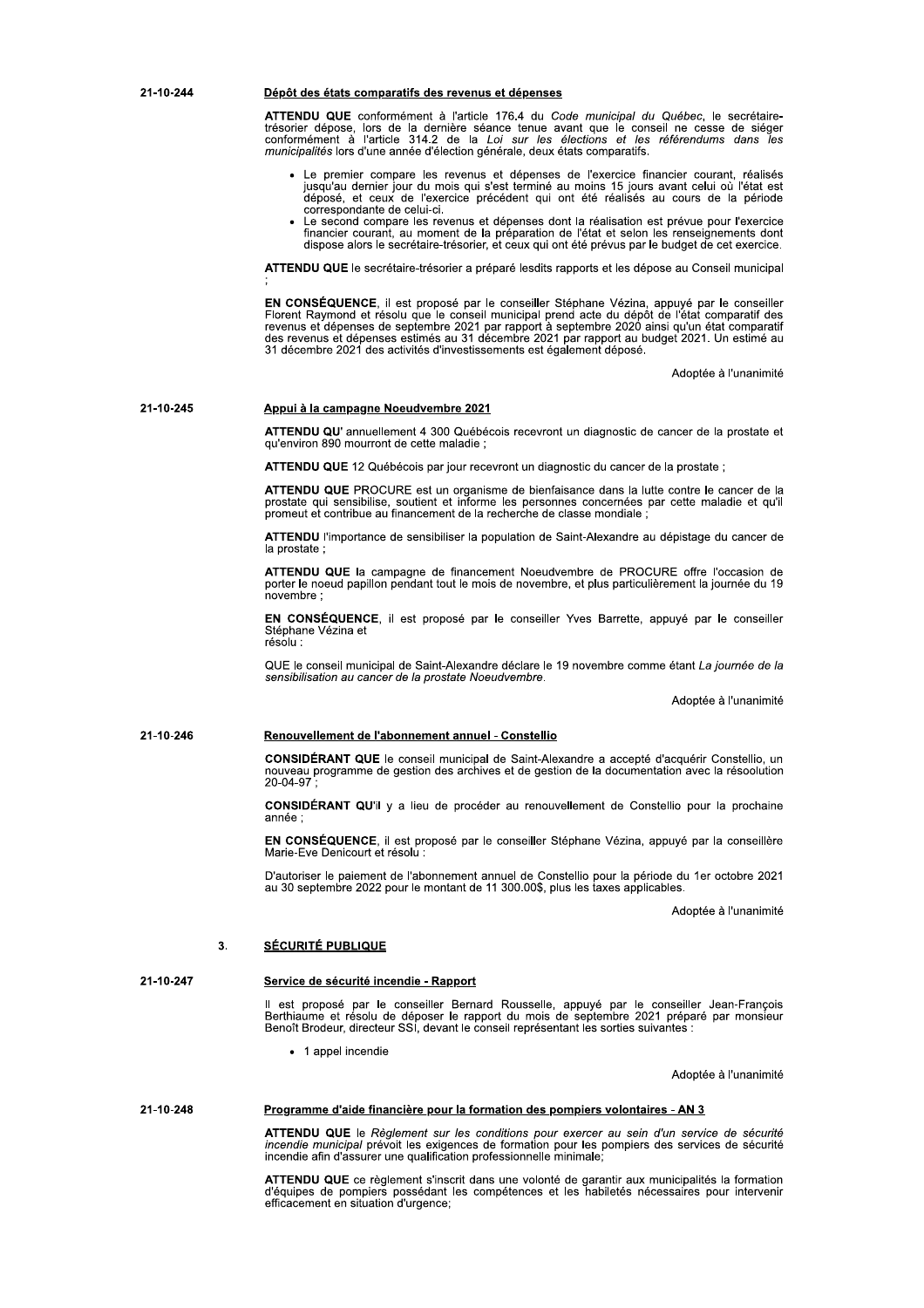ATTENDU QU'en décembre 2014, le gouvernement du Québec a établi le Programme d'aide<br>financière pour la formation des pompiers volontaires ou à temps partiel et qu'il a été reconduit en  $2019$ 

ATTENDU QUE ce Programme a pour objectif principal d'apporter aux organisations municipales une aide financière leur permettant de disposer d'un nombre suffisant de pompiers qualifiés pour agir efficacement et de manière sécuritaire en situation d'urgence;

ATTENDU QUE ce Programme vise également à favoriser l'acquisition des compétences et des habiletés requises par les pompiers volontaires ou à temps partiel qui exercent au sein des services<br>de sécurité incendie municipaux:

ATTENDU QUE la municipalité de Saint-Alexandre désire bénéficier de l'aide financière offerte par ce programme;

ATTENDU QUE la municipalité de Saint-Alexandre prévoit la formation de quatre (4) pompiers pour le programme Pompier I et/ou de huit (8) pompiers pour le programme Pompier II au cours de la<br>prochaine année pour répondre ef sur son territoire;

ATTENDU QUE la municipalité doit transmettre sa demande au ministère de la Sécurité publique par l'intermédiaire de la MRC du Haut-Richelieu en conformité avec l'article 6 du Programme

EN CONSÉQUENCE, il est proposé par le conseiller Jean-François Berthiaume et appuyé par le conseiller Stéphane Vézina et résolu de présenter une demande d'aide financière pour la formation de ces pompiers dans le cadre du à la MRC du Haut-Richelieu.

Adoptée à l'unanimité

#### 21-10-249 Don à l'Association des pompiers de Saint-Alexandre

Il est proposé par la conseillère Marie-Eve Denicourt, appuyée par le conseiller Florent Raymond et<br>résolu que la municipalité de Saint-Alexandre fasse un don de 1 500 \$ à l'Association des pompiers de Saint-Alexandre.

Adoptée à l'unanimité

#### 21-10-250 Don à l'Association des pompiers auxiliaires de la Montérégie

Il est proposé par le conseiller Yves Barrette, appuyé par le conseiller Stéphane Vézina et résolu<br>que la Municipalité de Saint-Alexandre fasse un don de 250\$ à l'Association des pompiers auxiliaires de la Montérégie.

Adoptée à l'unanimité

#### $\blacktriangle$ **TRANSPORT**

#### 21-10-251 Programme d'aide à la voirie locale - PPA-CE

ATTENDU QUE la Municipalité de Saint-Alexandre a pris connaissance des modalités d'application<br>du volet Projets particuliers d'amélioration (PPA) du Programme d'aide à la voirie locale (PAVL) et s'engage à les respecter:

ATTENDU QUE le réseau routier pour lequel une demande d'aide financière a été octroyée est de compétence municipale et est admissible au PAVL;

ATTENDU QUE les travaux ont été réalisés dans l'année civile au cours de laquelle le ministre les a autorisés

ATTENDU QUE les travaux réalisés ou les frais inhérents sont admissibles au PAVL;

ATTENDU QUE le formulaire de reddition de comptes V-0321 a été dûment rempli;

ATTENDU QUE la transmission de la reddition de comptes des projets a été effectuée à la fin de la<br>réalisation des travaux de l'année civile au cours de laquelle le ministre les a autorisés;

ATTENDU QUE le versement est conditionnel à l'acceptation, par le ministre, de la reddition de comptes relative au projet:

ATTENDU QUE, si la reddition de comptes est jugée conforme, le ministre fait un versement aux municipalités en fonction de la liste des travaux qu'il a approuvés, sans toutefois excéder le montant maximal de l'aide tel qu'il apparaît à la lettre d'annonce;

ATTENDU QUE les autres sources de financement des travaux ont été déclarées:

EN CONSÉQUENCE, il est proposé par le conseiller Florent Raymond,<br>appuyé par le conseiller Jean-François Berthiaume;

et résolu que le conseil de la Municipalité de Saint-Alexandre approuve les dépenses d'un montant de 22 854.00 \$ relatives aux travaux d'amélioration à réaliser et aux frais inhérents admissibles mentionnés au formulaire V

Adoptée à l'unanimité

#### 5. **HYGIÈNE DU MILIEU**

### 6. **SANTÉ ET BIEN-ÊTRE**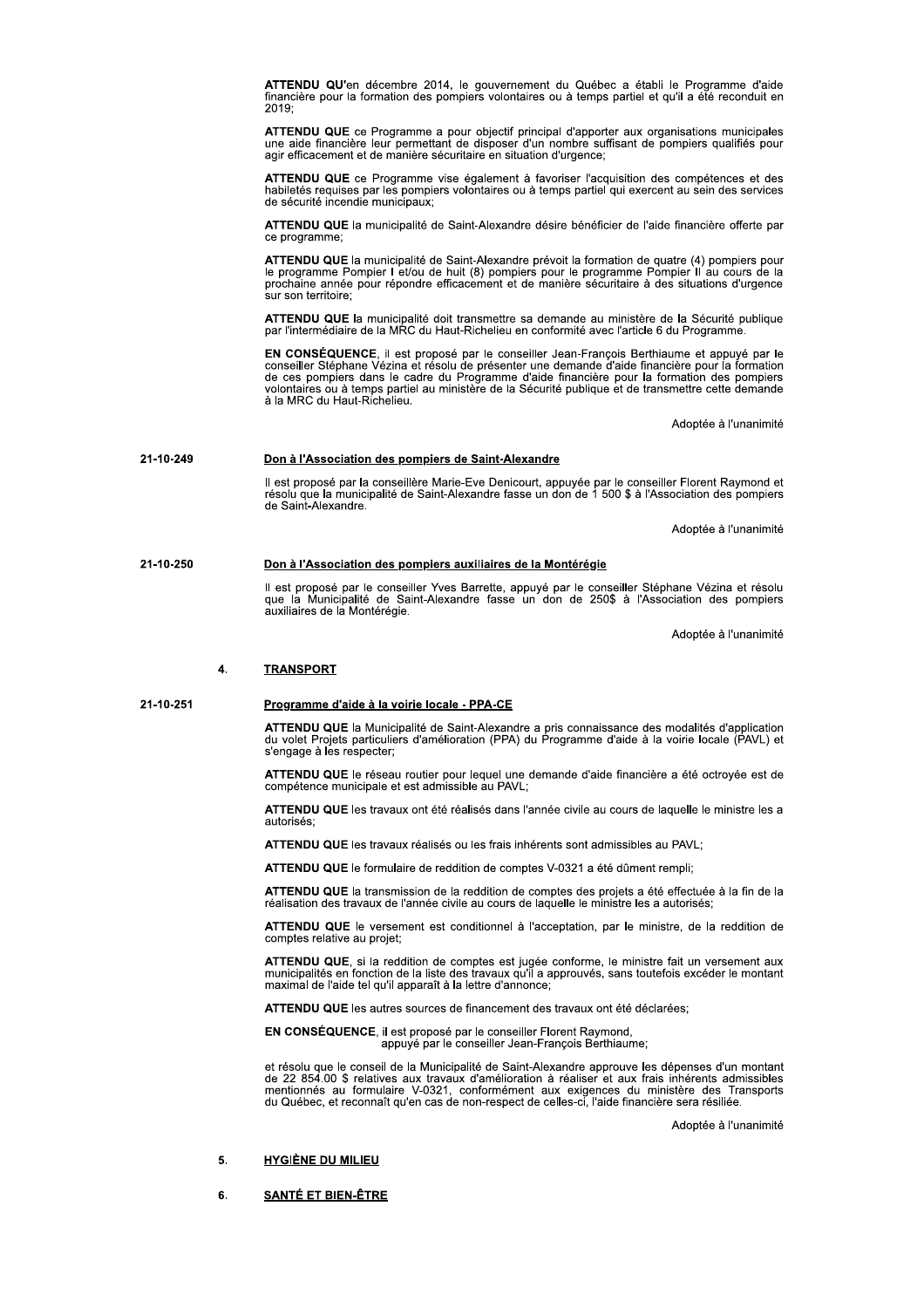#### $\overline{7}$ AMÉNAGEMENT, URBANISME ET DÉVELOPPEMENT

### Service de l'urbanisme - Rapport

Le rapport des permis du mois de septembre 2021, émis par Louise Nadeau, inspectrice, totalisant vingt (20) permis est déposé au conseil.

### 21-10-252 Plan d'implantation et d'intégration architecturale (PIIA) numéro 2021-04 - Construction d'une maison unifamiliale - 1793, rue St-Gérard

DEMANDEUR: Mme Émilie Santerre<br>LIEU: 1793. RUE ST-GÉRARD

ATTENDU le dépôt de la demande d'approbation d'un plan d'implantation et d'intégration<br>architecturale (PIIA) pour l'obtention d'un permis de construction pour une résidence unifamiliale isolée:

ATTENDU QUE le projet est assujetti à l'approbation du règlement no 21-382 sur les PIIA, en<br>fonction des objectifs et critères applicables aux travaux de construction ou d'amélioration d'un bâtiment en périmètre urbain;

ATTENDU QUE l'objectif principale du PIIA au niveau des projets de construction est de favoriser l'intégration harmonieuse des composantes architecturales afin de former un ensemble cohérent avec le milieu existant:

ATTENDU QUE les matériaux de parement extérieur sont les suivants:

- Murs:
	- Container (50%) : Gris Sienna Onyx;<br>
	 Revêtement St-Laurent (50%) : Blanc;<br>
	 Poutre structural : Brun;
	-
	- Toit: Bardeau d'asphalte de couleur noir;
- · Fascias, soffites, portes et fenêtres de couleur noire;

ATTENDU QUE le projet atteint les objectifs du règlement no 21-382,

EN CONSÉQUENCE, il est proposé par le conseiller Bernard Rousselle, appuyé par le conseiller<br>Jean-François Berthiaume et résolu d'approuver la demande de PIIA pour l'obtention d'un permis de construction pour une résidence unifamiliale isolée.

Adoptée à l'unanimité

### 21-10-253 Adoption du 2e projet de règlement 21-387 modifiant le règlement de zonage numéro 20-366 <u>afin d'apporter certains ajustements aux usages complémentaires liés aux usages agricoles</u><br>et de retirer la classe d'usage A3

ATTENDU QUE le conseil de la Municipalité de Saint-Alexandre a adopté le Réglement de zonage numéro 20-366 :

ATTENDU QUE la Municipalité de Saint-Alexandre est régie par le Code municipal et est assujettie<br>aux dispositions de la Loi sur l'aménagement et l'urbanisme et que le Règlement de zonage numéro 20-366 ne peut être modifié que conformément aux dispositions de cette loi :

ATTENDU QUE la municipalité juge opportun d'apporter certains ajustements aux usages complémentaires liés aux usages agricoles et de retirer la classe d'usages A3 des usages permis à<br>l'intérieur des zones A-1 à A-9 ;

ATTENDU QU'un projet de règlement a été déposé et qu'un avis de motion a été donné lors de la séance ordinaire du 7 septembre 2021 :

ATTENDU QU'un premier projet de règlement a été adopté lors de la séance ordinaire du 7 septembre 2021

ATTENDU QU'une consultation écrite sur le premier projet de règlement a été tenue entre le 8 et le 23 septembre 2021;

ATTENDU QU'aucune modification n'a été apportée entre le premier et le deuxième projet de règlement

EN CONSÉQUENCE, il est proposé par la conseillère Marie-Eve Denicourt, appuyée par le conseiller Florent Raymond et résolu :

QUE le conseil municipal de Saint-Alexandre adopte le second projet du règlement 21-<br>387, Règlement modifiant le règlement de zonage 20-366 afin d'apporter certains ajustements aux<br>usages complémentaires liés aux usages ag permis à l'intérieur des zones A1 à A9.

Adoptée à l'unanimité

#### 8. **LOISIRS ET CULTURE**

# Rapport du Service des loisirs, culture et communications

Dépôt du rapport du Service des loisirs, de la culture et des communications présenté par la directrice par intérim, madame Anne Tremblay.

#### 21-10-254 Camp de jour municipal

CONSIDÉRANT QUE le camp de jour Alextra est organisé par l'Association des loisirs de Saint-Alexandre: